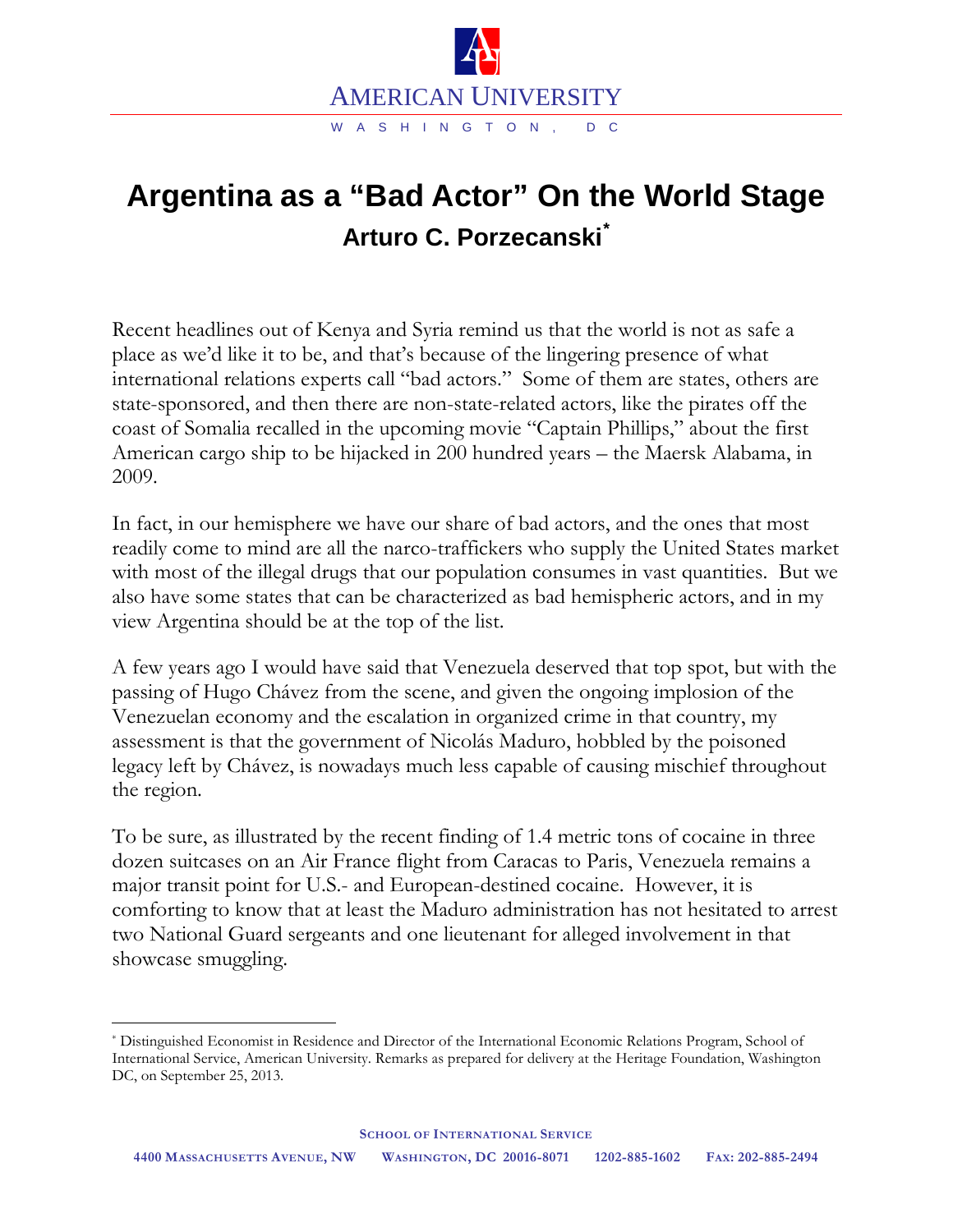So why regard Argentina as the hemisphere's worst bad actor, you may ask? At first glance, Argentina appears respectable: it remains a member of the G-20 club of leading nations; it ranks among the top-thirty economies in the world; it is a relatively stable and peaceful democracy; and many of its main economic indicators look quite healthy.

However, a closer look reveals a mismanaged country that is only superficially democratic, which has been violating property rights and breaking the rules of international trade and finance. Moreover, it is becoming a source of economic and financial instability in South America.

Consider that Argentina is the only nation in the G-20 group of countries that is in protracted default on its financial obligations to its fellow club members. In the past dozen years, the U.S. Ex-Im Bank, its equivalent export-finance banks around the world, and a variety of official foreign-aid agencies, have not been paid one penny in principal or interest on what they are owed – an estimated \$9 billion by now.

Argentina has also defied over one hundred court judgments obtained mainly by American investors and principally in the United States, despite Argentina having formally pledged to abide by U.S. laws and to respect the decisions of U.S. courts when it sold, in the 1990s, government bonds worth tens of billions of dollars through the United States and other jurisdictions – bonds on which it later defaulted.

In addition, Argentina is the G-20 member with by far the most investor claims against it in various international arbitration tribunals. In that context, it has likewise refused to pay up on arbitral awards decided against it in proceedings concluded by ICSID, the world's premier dispute-resolution center of which Argentina is a willing member. The cases are piling up because, as recently demonstrated with the expropriation of Repsol's majority stake in the flagship oil company YPF, which is surely worth many billions of dollars, Argentina refuses to pay even a single cent in compensation for the takeover.

Argentina is also the only country in the G-20 that refuses to abide by its treaty obligations to the IMF, under Articles IV and VIII of the Fund's charter. The former relates to the obligation of member states to subject themselves to an annual check-up of economic conditions, but Argentina has refused to host an IMF inspection team since 2006. One of the reasons is that the authorities in Buenos Aires do not wish to be questioned on their economic statistics – a contentious issue because countries are obligated to furnish reliable data to the IMF, as per Article VIII, and official figures on inflation and economic growth have become widely discredited. The Fund has